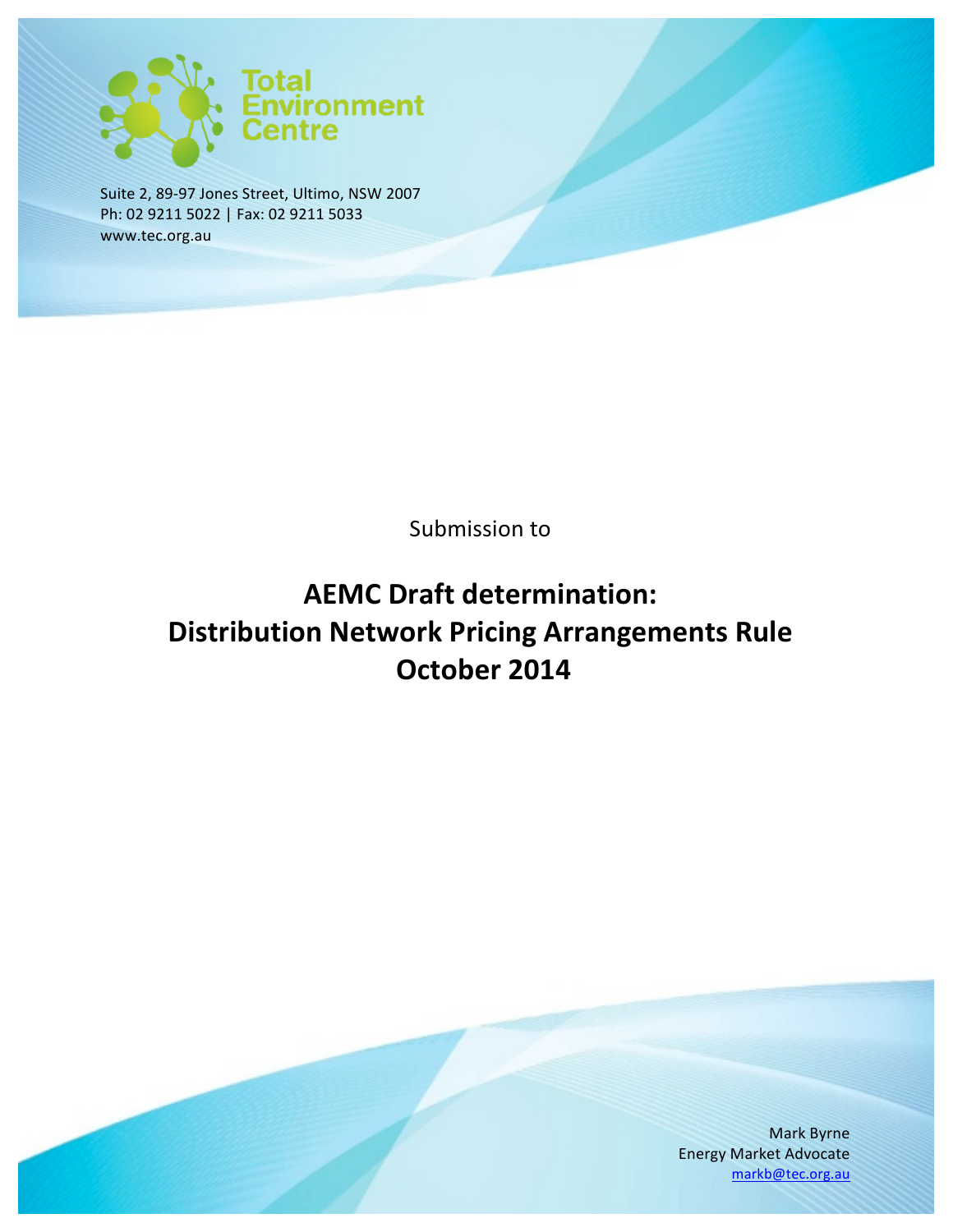# **Total Environment Centre's National Electricity Market advocacy**

Established in 1972 by pioneers of the Australian environmental movement, Total Environment Centre (TEC) is a veteran of more than 100 successful campaigns. For nearly 40 years, we have been working to protect this country's natural and urban environment, flagging the issues, driving debate, supporting community activism and pushing for better environmental policy and practice.

TEC has been involved in National Electricity Market (NEM) advocacy for ten years, arguing above all for greater utilisation of demand side participation  $-$  energy conservation and efficiency, demand management and decentralised generation  $-$  to meet Australia's electricity needs. By reforming the NEM we are working to contribute to climate change mitigation and improve other environmental outcomes of Australia's energy sector, while also constraining retail prices and improving the economic efficiency of the NEM — all in the long term interest of consumers, pursuant to the National Electricity Objective (NEO).

## **Introduction**

TEC appreciates the opportunity to respond to this important rule change process. In principle, we support the move to more cost reflective network tariffs, as the intended change in consumer behaviour should dampen peak demand and therefore mitigate the incentive for networks to invest in augmentation capex. We are concerned that rules mandating a full recovery of distribution revenuess may distrort these price signals. We agree with the idea of a TSS and also an increased level of customer consultation.

However, in practice we question the AEMC's reliance on LRMC to structure network tariffs, and consider that the draft rule does not give sufficient direction to networks or to the AER to prevent LRMC being abused, misinterpreted, or applied in ways that do not benefit the long term interest of consumers. We have a particular concern with the potential impact of the draft rule on solar households in respect of the scope it may still allow distribution networks to increase fixed charges.

#### **LRMC**

We accept the importance of sending consumers a price signal about the likely cost of future investment to meet higher peak demand, and would argue that this is more important than recovering sunk costs in setting tariffs. However, basing network tariffs on theoretical increases in peak demand in an environment in which peak demand is flat or declining raises problems relating to both the methodology or methodologies to be applied by networks in calculating LRMC, and the application of LRMC to so-called residual costs.

On the first point, the main cost driver for future distribution expenditure is likely to be the age of existing assets (that is, replacement capex), not forecast demand (ie, augmentation capex). This suggests that a calculation of the marginal cost for an increase in demand (ie. the LRMC approach) is irrelevant to the actual cost structure of a distribution network in this environment. The AEMC and its consultants have stated that LRMC can be applied to replacement capex, but it is not clear how, given that the definition of LRMC in the draft rule refers to 'the cost of an incremental *change in demand* for direct control services' (our emphasis).

The most common LRMC calculation method used by NEM distributors is the Average Incremental Cost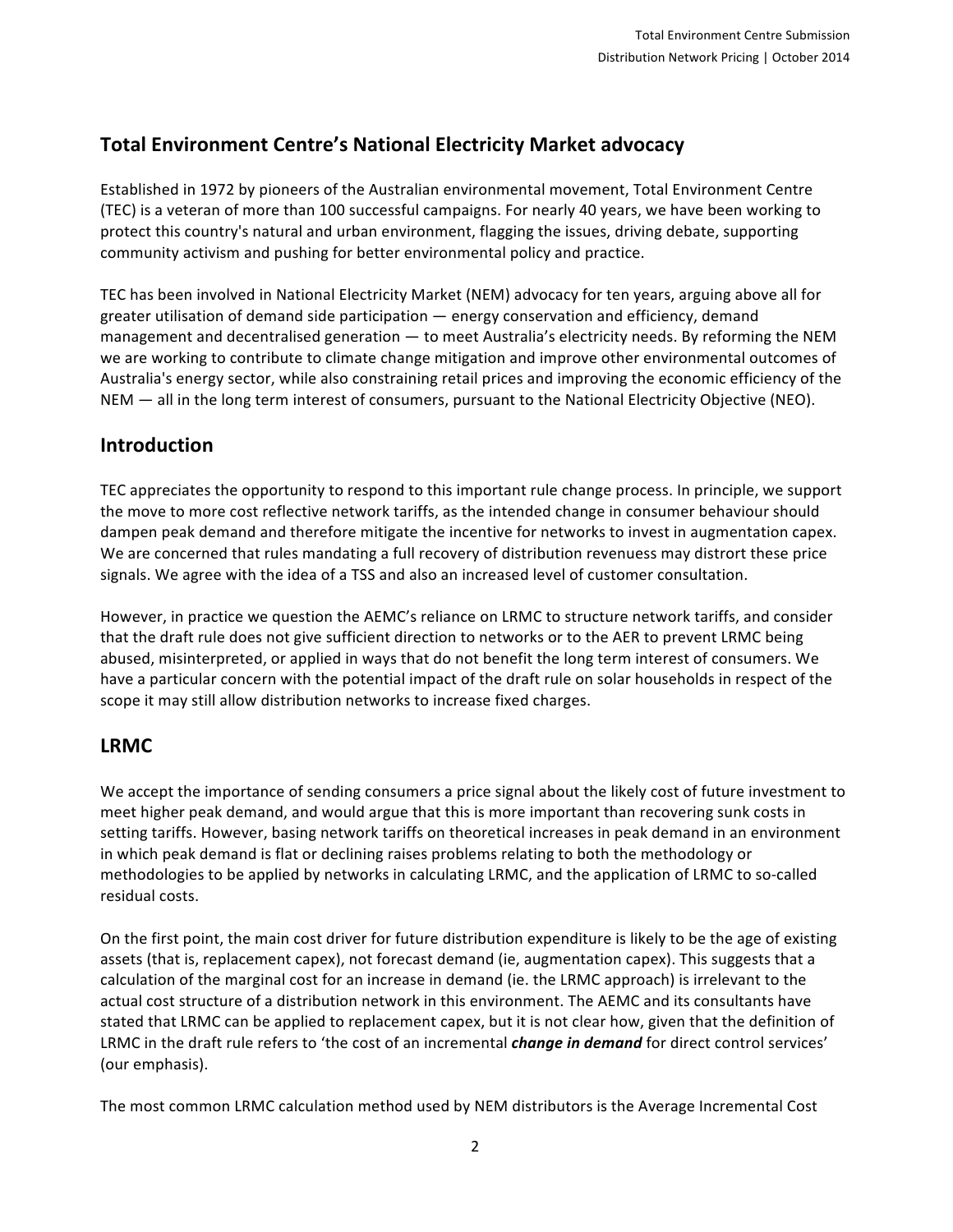(AIC) approach. However, this formula is unable to be used in situations where demand is in decline. The NERA report prepared for this rule change confirmed this: '...the AIC methodology cannot be applied if demand is falling, because the denominator is undefined.' The NERA report offered the perturbation or Turvey method as an alternative. This approach is most appropriate for LRMC estimates at specific geographic localities, but most distributors are more likely to calculate LRMC values at a network-wide level, given the significant transaction costs associated with pricing specific to localities. The perturbation method is considered significantly more complex to implement than AIC. The case studies used by NERA proved that there are significant differences in LRMC estimates when using the AIC and perturbation methods. NERA provides two examples in its report and the AIC value significantly exceeded the value from the perturbation method. The AEMC recommends that distributors use both of these approaches in price setting, depending on whether a locality is constrained or has surplus capacity. This will create inconsistent results across different tariffs. Neither of the NERA examples considered situations where demand is in decline. In circumstances of flat or declining demand it is likely that LRMC values will fall well short of the full revenue entitlements.

## **Residuals**

This implies that a majority of network costs will likely be recovered through residuals. This is most often done through Ramsey pricing. Thus, the Brattle Group report found (at page iv) that 'If efficient pricing were the only relevant principle, residual costs would be recovered in the fixed charge.' Increased fixed charges discourage energy efficiency and undermine the intention of the marginally based price signal, as well as being regressive.

The recovery of residuals via fixed charges is incompatible with the the draft rule's requirement (at  $6.18.5(G)(3)$ ) that the revenue from each tariff must minimise 'distortions to the price signals for efficient usage that would result from [LRMC] tariffs.' This means that customers must receive a LRMC price signal that hasn't been rebalanced to make up a revenue residual: total tariffs should be scaled up from LRMC revenues to recover total revenue for each tariff class.

The strict application of the above clause would therefore preclude the application of fixed charges, since these are not justifiable as LRMC costs. Fixed charges do not send a price signal to consumers about the incremental cost of meeting future peak demand. At the AEMC consumer workshop held on 13 October 2014, HoustonKemp used the cost of acquiring or losing a customer as justificaiton for applying LRMC to fixed charges. But this is a short run, not a long run, cost to networks, so there is no justification for basing it on an LRMC methodology.

In practice, the AEMC appears to be wiling for networks to continue to recover revenue through fixed charges, in spite of the fact that *any* fixed charges represent a distortion of the LRMC price signal. This is of particular concern as the new Network Pricing Objective mandates economic efficiency. When households in the Essential Energy area are currently paying around \$500 pa in fixed charges (and rising), it is unacceptable that a rule change related to network tariffs does not provide clear direction that such behaviour by networks can no longer tolerated.

This was confirmed in the consumer workshop held on 13 October. The AEMC and HoustonKemp presented an example that showed how a revenue residual could be allocated to LRMC derived cost components. The example used a LRMC of \$280 per kilowatt. This was allocated to the peak and off-peak tariff components to give a LRMC based energy charge of 10 cents/kWh and 1 cent/kWh. An additional fixed charge LRMC of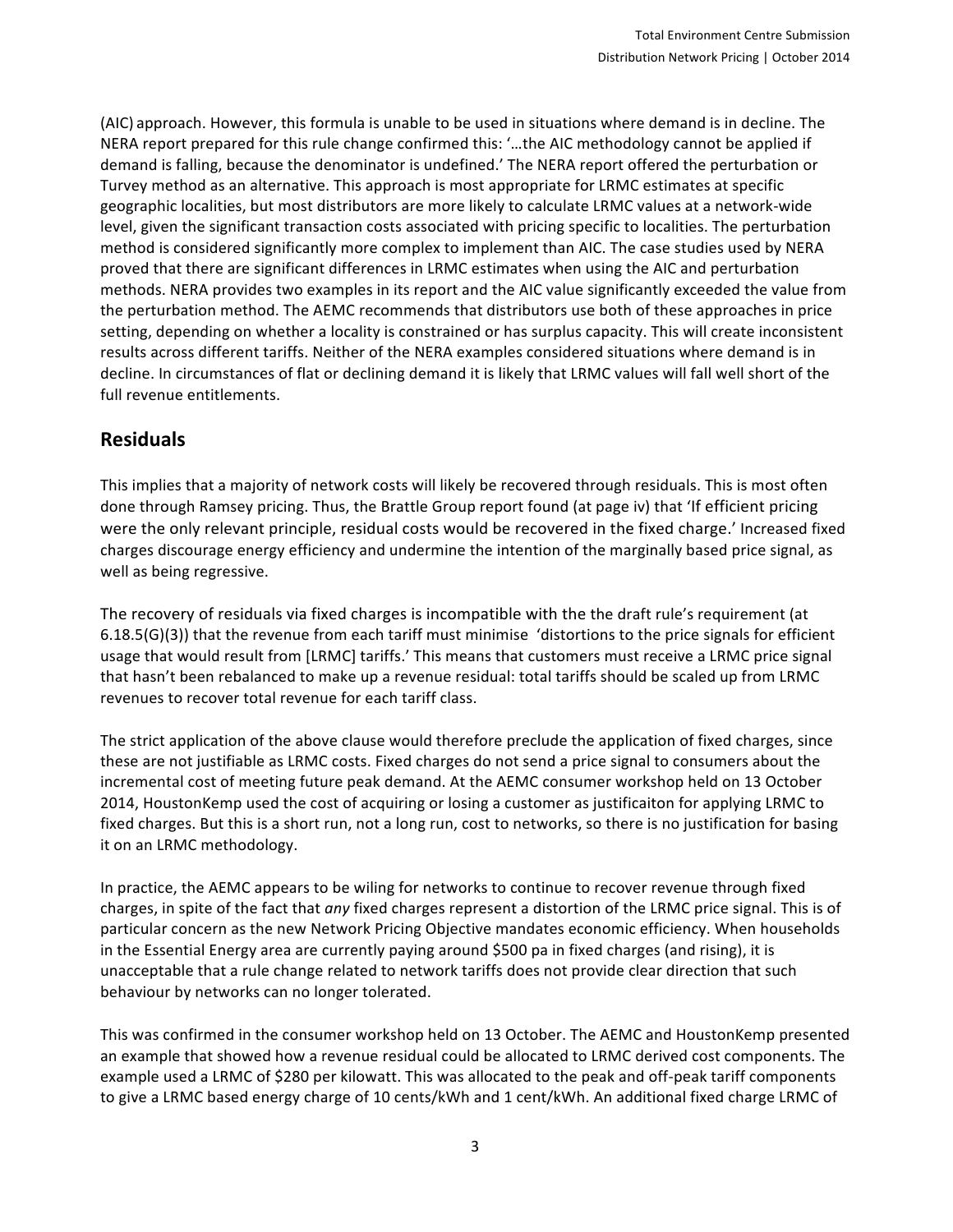\$5 per customer was derived from the cost of an additional customer connection. After the allocation of allowed revenue, the final fixed charge was \$150 per annum.

Even the example presented represented a major distortion of the price signal generated by LRMC. A peak:offpeak ration of 10:1 became 6:1 after the allocaiton of residuals, while the supposed LRMC cost of a customer rose from \$5 to \$150. Even worse, the combined cost to a customer of fixed and off-peak chages amounted to exactly the same as the cost of peak charges, distorting a 10:1 price signal into a 1:1 nonsignal! In TEC's view the AEMC has failed to demonstrate the relevance of fixed charges in a tariff setting based on LRMC.

Moreover, if the draft rule is approved, TEC considers it unlikley that distributors will adopt the example presented by the AEMC and their consultant. The most appropriate pricing component for signalling LRMC to consumers is the demand charge, or a derived peak time energy charge. This is because a network is most likely to be congested in peak times and that is when demand driven network investment will be triggered. Under the draft rule distributors will have no obligation on how they allocate LRMC to pricing components. Houston Kemp's inclusion of a fixed LRMC component is a novel approach and it introduces an additional driver of LRMC within a single tariff: a new customer connection. It demonstrates that there are a variety of methods that could be used to comply with a rule where distribution prices are based on LRMC.

TEC considers that the example presented at the AEMC consumer workshop is a 'best case' example in relation to minimising consumer impacts and limiting fixed charge increases. It is useful to demonstrate what consumers could expect if a DB calculated their tariff under a 'worst case' scenario. TEC recalculated the example's revenue allocation for a situation where customer demand is in decline and the overall LRMC is \$0 per kW (as calculated using NERA's preferred AIC methodology, and noting that other methodologies would produce different results - which is, of course, part of the problem). The \$250 million revenue for the time-of-use tariff was fully allocated to the fixed charge. The results are shown in the table below.

|                         | <b>Fixed component</b><br>per annum | Peak component<br>c/kWh | <b>Off Peak component</b><br>c/kWh |
|-------------------------|-------------------------------------|-------------------------|------------------------------------|
| With a LRMC of \$280/kW | S5                                  |                         |                                    |
| AEMC workshop tariff    | \$150                               |                         | 12.5                               |
| With a LRMC of \$0/kW   | S5                                  |                         |                                    |
| Worst case tariff       | \$500                               |                         |                                    |

This second example demonstrates that in situations where LRMC values are low there is a likelihood of an increased fixed charge and adverse consequences for consumers.

#### Locational price signals

The draft rule requires that LRMC price setting should have regard to 'the location of retail customers that are assigned to that tariff and the extent to which costs vary between different locations in the distribution network.' Under this approach, distribution prices should rise in parts of the network that will become congested, and prices fall in an area where there is expected to be surplus network capacity. This requirement is attempting to ensure that LRMC price signals are set on a locational basis. However, in reality distributors don't set tariffs on a locational basis given the significant transaction costs involved. The LRMC calculated on a network wide basis will be highly averaged given huge variations in forecast demand. Price signals calculated on a network wide basis are likely to be meaningless. The AEMC report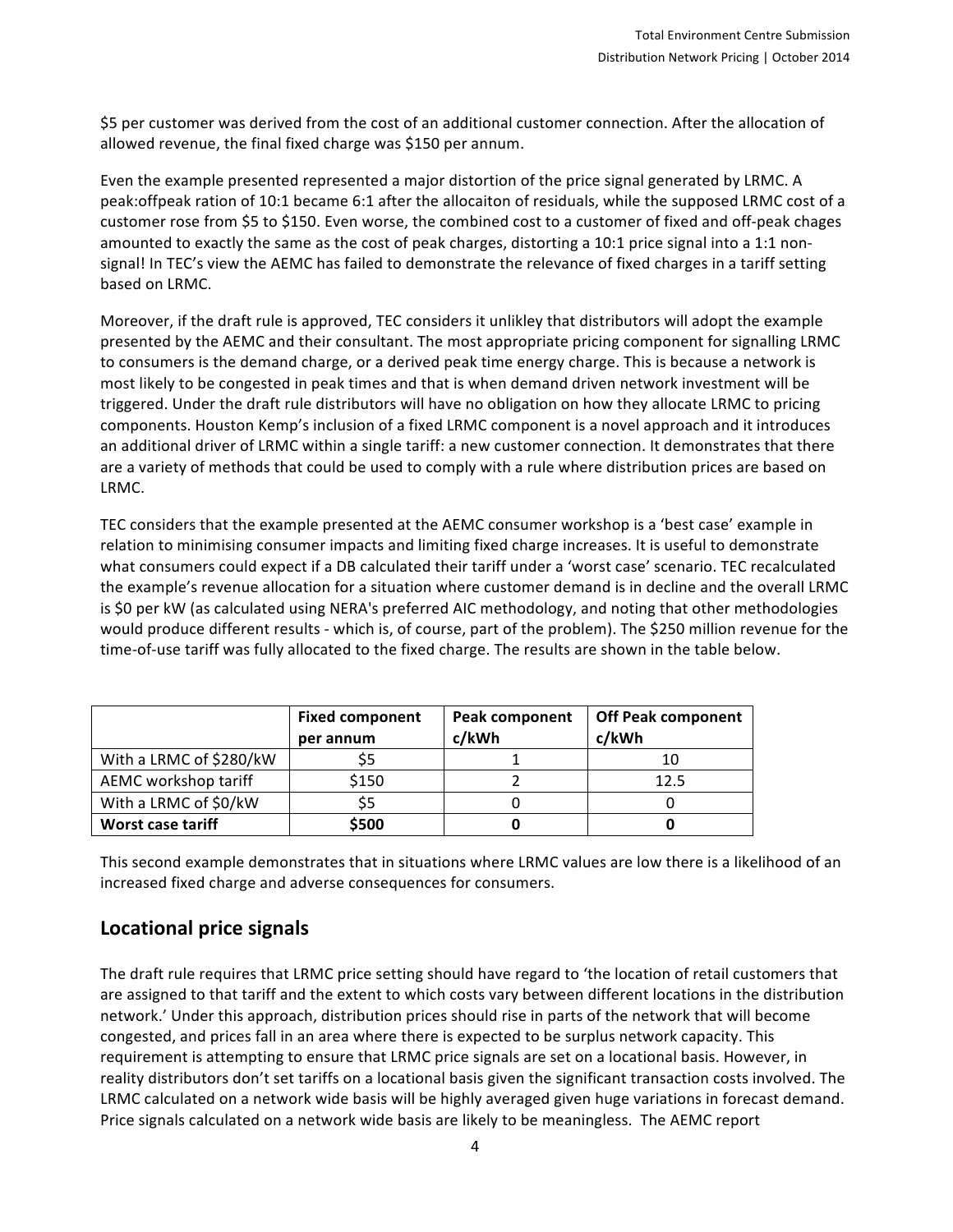recommends that the perturbation method should be used in congested network areas while AIC is for parts of a network with surplus capacity. However NERA has confirmed that using the AIC approach in areas with declining demand will create erroneous results. Multiple methods of calculating LRMC will create additional transaction costs for distributors and inconsistent LRMC values across tariffs. This is apart from the equity issues involved with locational tariffs, since consumers in the same urban area, say, but connected via different substations may be forced to pay different network tariffs for no fault of their own, but due to capacity constraints and the need for network augmentation.

#### **Metering**

Most residential customers outside of Victoria do not have metering installations that allow demand based charging. The draft rule will result in distributors using a derived peak time kWh charge to signal LRMC. This is a very weak signal as it is spread across the peak time period. It is unlikely to influence consumer consumption behaviour to any significant extent.

#### **Minimising the impact on retail customers**

Section 6.18.5(h) of the draft rule proposes new principles relating to minimising the impact on retail customers. Networks are only required to 'have regard to' these principles. This is a weak requirement for them to comply with and is not an adequate safeguard against significant rebalancing of pricing components. The principles should be protecting consumers but item (1) in fact reinforces a network's ability to recover revenue and base prices on LRMC. Component rebalancing can still occur, 'albeit after a reasonable period of transition'. In other words, consumers will end up with higher fixed charges and lost energy deferral but only after a longer period of time. The introduction of significantly higher fixed charges whether it be sooner or later is not an acceptable outcome.

Item (2) introduces an 'extent to which retail customers can choose the tariff' requirement. This is a vague consumer protection measure as it is unclear whether the existence of tariff choice would allow or restrict distribution price component rebalancing. Item (3) is similar. If a consumer can't 'mitigate the impact of changes in tariffs through their usage decisions' does that mean a network can rebalance their tariff components to higher fixed charges? Given that the new Network Pricing Objective mandates economic efficiency, TEC is concerned that section 6.18.5(h) is in fact designed to enhance Ramsay pricing. Under Ramsay pricing additional revenue is recovered from customers who are least able to respond to price signals. If the intention of section  $6.18.5(h)$  is to protect consumers (rather than enhance economic efficiency) then this clause should be substantially reworded.

#### **Distributed generators**

As discussed in earlier sections, the draft rule determination is unlikely to prevent an increase in fixed charges for distribution tariffs. This will adversely impact the economics of small distributed generation installations that currently benefit from offsetting energy usage with energy generation. The current version of Chapter 6 of the NER contains a rule that is designed to ensure a 'no worse off' principle for distributed generators.

Section 6.18.4 contains a requirement that prevents distributed generators from being adversely impacted. This section provides guidance for situations where a distribution company wishes to allocate a site (or a customer) to a different distribution tariff class, or allocate a new site to a tariff class for the first time.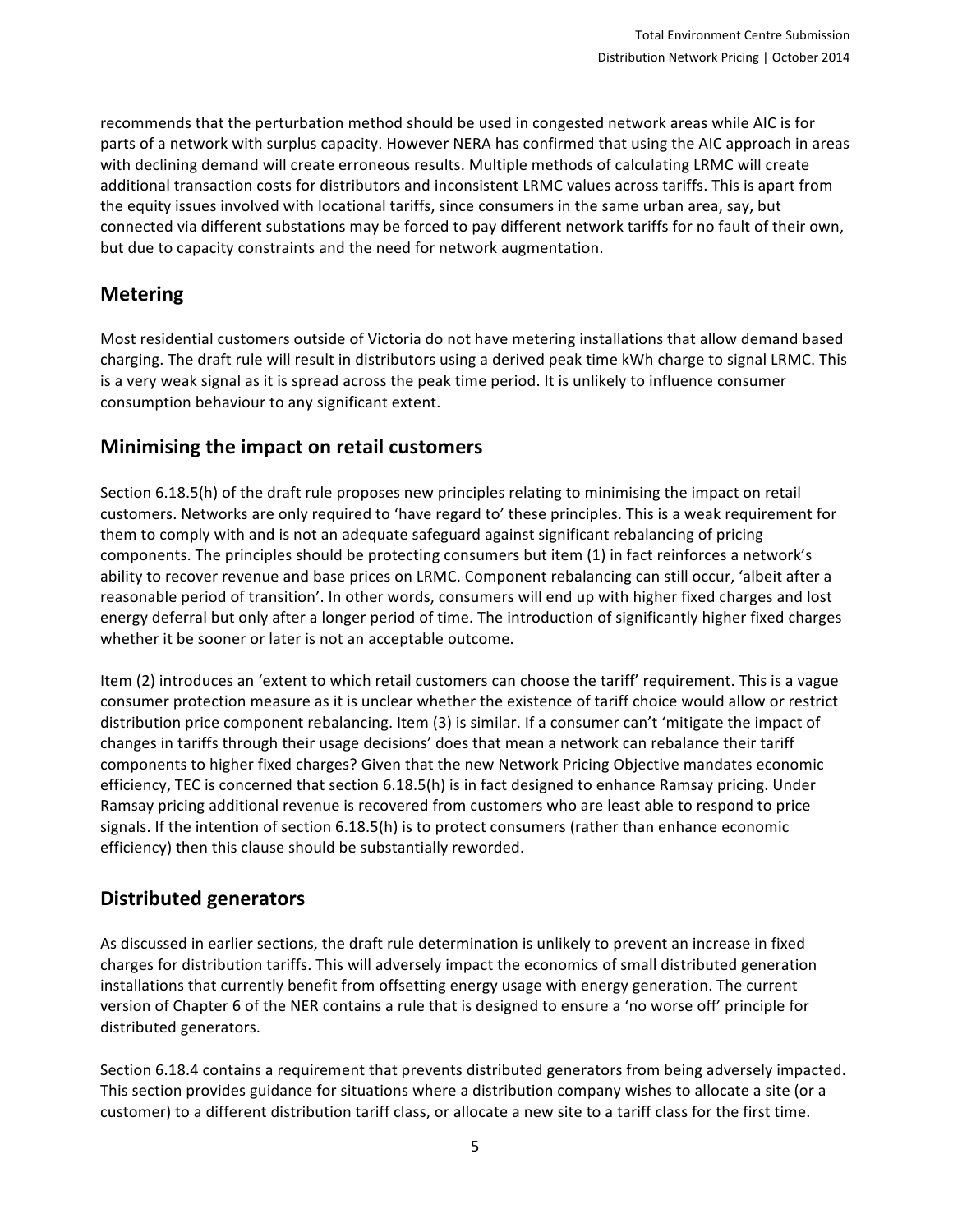Tariff classes represent groupings of customers that are based on economic efficiency and a minimisation of transaction costs. Part (3) of 6.18.4 states that customers with micro-generation facilities should be treated no less favourably than retail customers without such facilities but with a similar load profile.

There are two ways of interpreting section 6.18.4. The first is that the 'similar load profile' is determined by netting off local generation. The second is that local generation is excluded and the load profile refers only to the consumption at the site. This second is an acceptable interpretation as it applies only to the electricity that is consumed on a site regardless of the presence of a small generator  $-$  ie, it assumes the gross consumption profile is the load. Under this interpretation micro-generator customers would be worse off if transferred or allocated to a tariff with a higher fixed charge. This is because they are less able to benefit from reducing their consumption charges as a result of their on-site generation. Tariff transfers from inclining block to time of use often occur when a roof-top PV installation is installed. For distribution charging purposes the current tariffs are calculated as though the micro-generation facility doesn't exist. This is acceptable when the majority of the distribution is recovered via energy based charges, but not when they become fixed charges. Customers who have a load profile that includes micro-generation have a lower impact on network costs than a customer without micro-generation (all other things being equal). NERA's analysis of SA Power Networks showed a west facing PV system provides approximately a \$175 pa network benefit and a north facing system has a \$80 pa benefit. It could be argued micro-generation customers should not only be 'no worse off' but should in fact be 'better off.' The benefits to the DG facility customer are lost with any move from energy based charges to higher fixed charges.

We note that this rule change does not concern itself with the value and costs to networks of distributed generation exported to the grid, even though truly cost reflective network tariffs would value this energy. As the AEMC is aware, TEC will present a rule change request in April 2015 which will seek to mandate networks to offer local use of system tariffs to reflect the lower costs incurred where large parts of the network are not utilised. This is the flip side of the current rule change request, in that it is concerned with the cost reflective nature of distributed generation rather than consumption.

#### **Recommendations**

In TEC's view the draft rule provides insufficient direction to networks and the AER about the application of LRMC to network tariffs. We suggest the final rule adopts one of the following three approaches:

- 1. Provision for the AER to specify (probably via a Guideline) the LRMC methodology to be applied by networks; or
- 2. Include a pricing constraint on the amount of distribution revenue that can be recovered from residential customers via a fixed charge. This would be set as a percentage of estimated bills in the rules and would provide consistency and certainty on this issue across all 13 networks. We suggest that any more than 10 per cent would violate the total efficient cost recovery principle; or
- 3. The current rule for using LRMC in distribution price setting should remain as it is (DBs currently must 'give regard' to using LRMC when setting prices).

The draft rule could also be improved by making the following amendments:

4. Include a reference to fairness in the new Network Pricing Objective. This objective currently only considers economic efficiency. Overseas energy regulators take fairness into account when approving network prices. The Brattle Group report provides useful evidence on this.